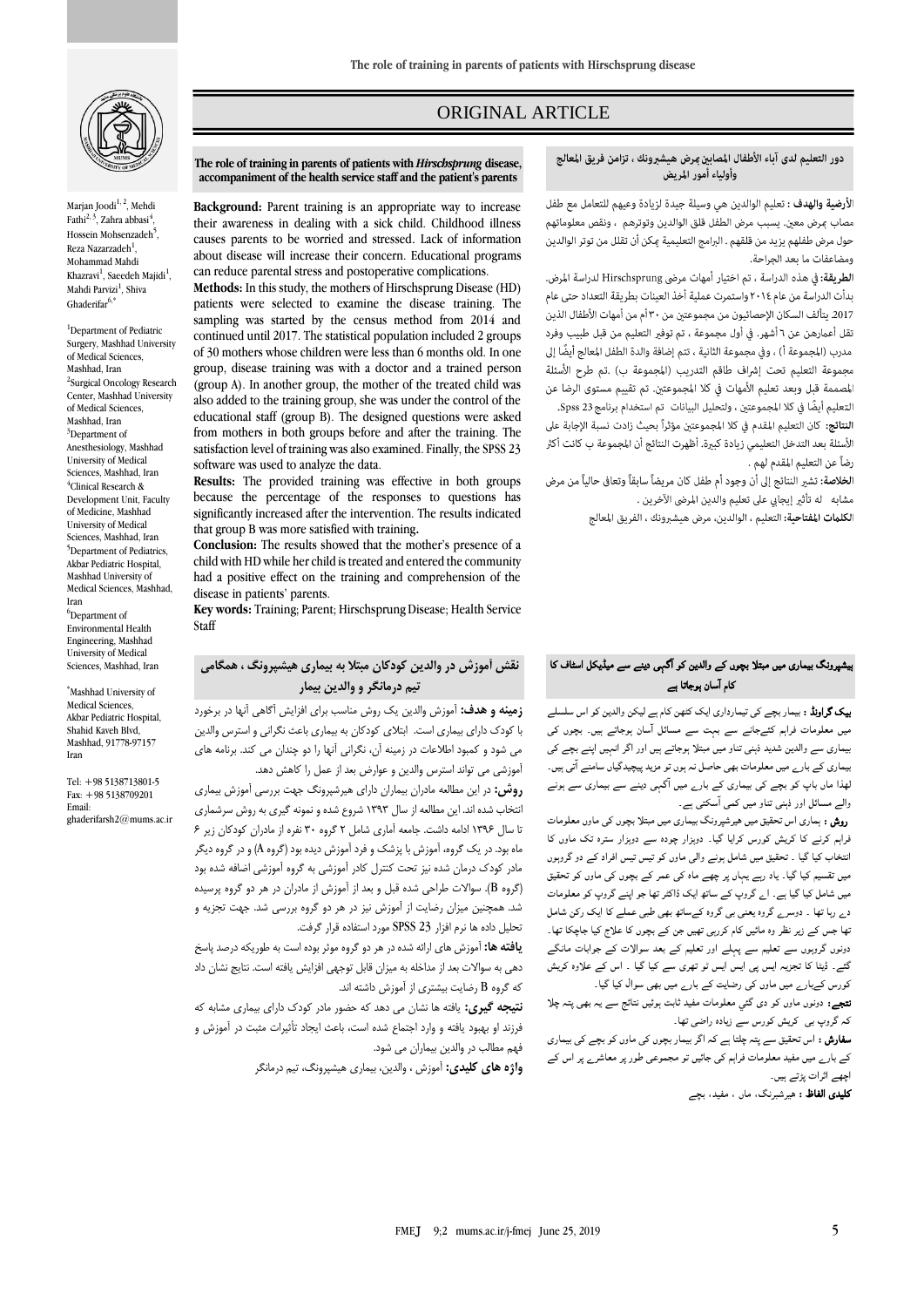### **INTRODUCTION**

Parent training is an appropriate way to increase their awareness in dealing with a sick child. Education is a psychological training approach that teaches executive techniques and, it can be effective in dealing with child problems. Parent educational methods are standardized programs with short-term intervention that train parents specialized strategies and, they can help to solve significant clinical problems. There are also hidden strategies within educational programs that increase the tolerance and acceptance of the problems [\(1,](#page-3-0) [2\)](#page-3-1).

Childhood illness causes parents to be worried and stressed. Lack of information about disease will increase parents' concerns [\(3\)](#page-3-2). Furthermore [the environment of hospitals and](https://members.mauriora.co.nz/wp-content/uploads/2015/05/The_Health_Literacy_Environment.pdf)  [health centers](https://members.mauriora.co.nz/wp-content/uploads/2015/05/The_Health_Literacy_Environment.pdf) is stressful. Educational programs can reduce parental stress and postoperative complications. It also increases their trust in the medical staff [\(4\)](#page-3-3). Several diseases are commonly found in pediatric surgery including head and facial disorders, diseases and disorders of the digestive and urinary system, etc. These diseases need surgery while bringing a lot of stress for the parents. In this study, the mothers of Hirschsprung disease (HD) patients were selected to examine the disease training [\(5\)](#page-3-4). HD causes many problems before, during and after surgery for the patients and parents. These patients usually undergo surgery at infancy; what makes parents be worry. The most common surgery that is initially considered for these patients is colostomy [\(6\)](#page-3-5). Gastrointestinal colostomies are more unpleasant than urinary system colostomies. The high volume of the materials and its unpleasant smell are not acceptable for parents. Therefore, disease training is essential to reduce the parents' concerns.

HD is a congenital defect that causes all or part of the intestine miss nerve cells. This is due to the inability of neural network cells to migrate, proliferate or differentiate in the intestinal wall. The most commonly exposed area is recto sigmoid. Several manifestations have been reported for HD. The most common manifestation of disease is neonatal obstruction. The child is referred with abdominal distension, inability to breastfeed, vomiting and failure to pass the stool. Constipation and gastrointestinal infections are another less common manifestation of the disease [\(7\)](#page-3-6). The prevalent surgical procedure for these children is a three-step operation: colostomy, the definitive pull-through surgery, and re-closure of the colostomy [\(8\)](#page-4-0). Colostomy complications, especially in children, are remarkable. Descriptions of colostomy care and parental support are effective in improving the child's condition.

The main issues of the present study are, developing a new curriculum and using provided training for parents of a child with HD to train other parents with a child with the same disease while monitoring them.

# **METHODS**

This study is a clinical trial study. In this study, pre-test and post-test methods with control group were used. The sampling was started by the census method from 2014 and continued until 2017. The statistical population included 2

groups of 30 children's mothers whose children were less than 6 months; they have been diagnosed with HD and, have been referred to the children's hospital for colostomy.

The following cases were excluded: illiterate mothers or those who gave up to continue their cooperation. Patients' mothers were randomly divided into two groups through random numbers table. And they were supported by the educational group from the moment of the colostomy.

The medical staff designed five key questions related to HD. And the level of the satisfaction of training was also examined with one question. The questions were asked of mothers in both groups before and after the training. The questions included the following:

- 1. Can you define the colostomy?
- 2. What are the colostomy complications?
- 3. How to deal with colostomy?
- 4. Can you define the HD?
- 5. How is the surgical procedure?

6. How would you rate this training course? 1. satisfied 2. dissatisfied

In one group, disease training was with a doctor and a trained person (group A). In another group, the mother of the treated child was also added to the training group. Her child entered the community at the time of the study (group B). The base of training was the same in both groups and no group were deprived from training. But, both the expression and handling of the problems in group B were different. In this group, the mentioned mother gave her experience to other mothers step-by-step and under the management of the therapeutic team.

Scores were assigned to each question for evaluation. Finally, the SPSS 23 software and chi-square test was used to analyze the data.

# **RESULTS**

Sixty individuals were entered in this study and were divided into two groups (A and B). The provided training was effective in both groups because the percentage of the responses to questions has significantly increased after the intervention (table 1 and fig1). The statistical analysis of group A data showed post-intervention responses has significantly improved in relation to questions 1 and 2  $(p<0.05)$ . The difference about other questions in group A was also evident before and after the intervention but, it was not possible to calculate the P value because of the false response of all individuals to these questions before the intervention.

There was a significant difference before and after the intervention in all questions in group B (except the question 5, which was not possible to calculate the P value), and improved responses were seen  $(p<0.001)$ . There was no significant difference between the two groups A and B before the intervention. But, a significant difference was observed after the intervention related to question 4 and 5 (table1).

The satisfaction level of the training was also assessed in both groups. Group B was more satisfied with training according to Fig 2.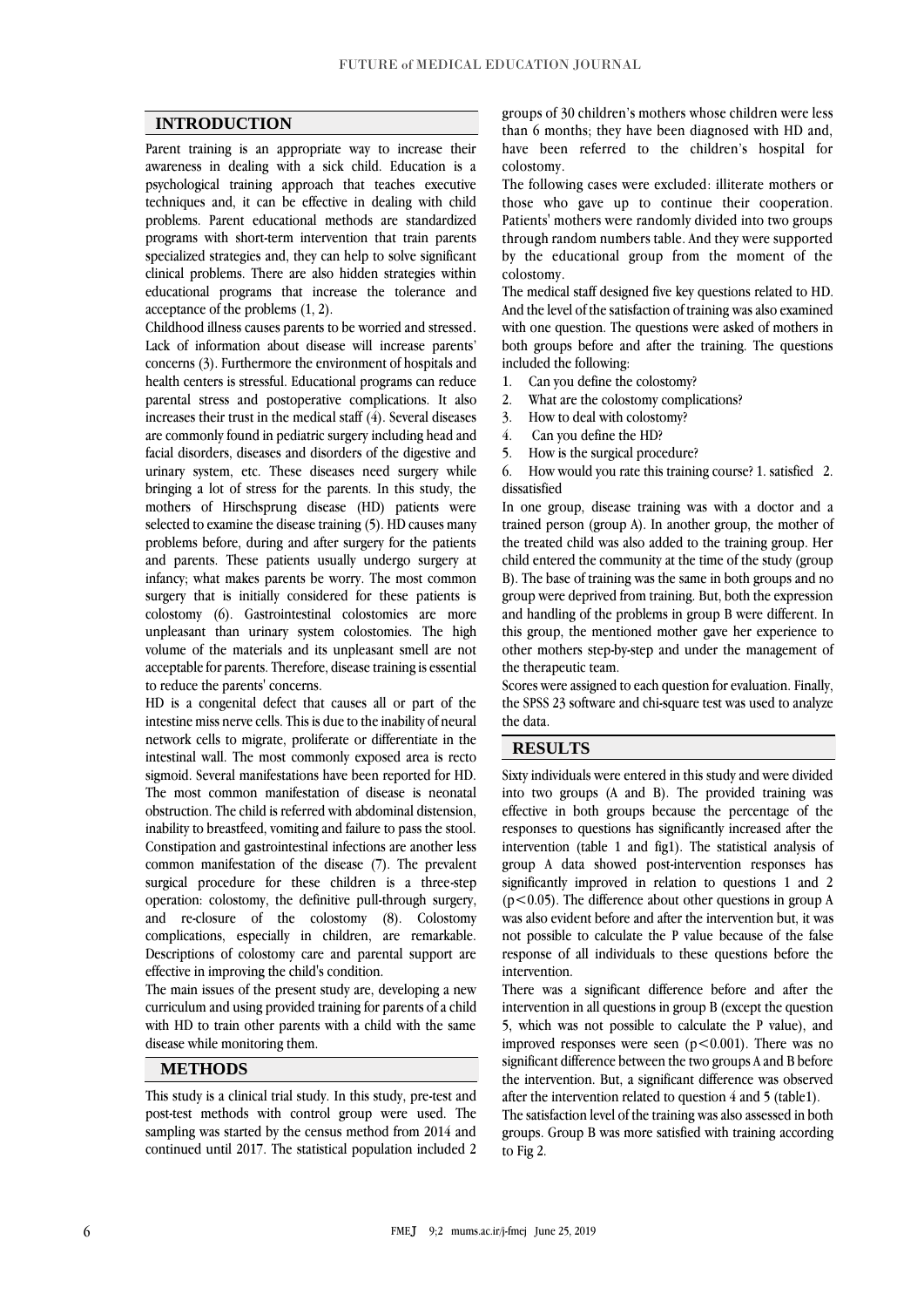**The role of training in parents of patients with Hirschsprung disease**

| <b>Variable</b> |       | <b>Group A</b>       | <b>Group B</b>       |         | Group A             | <b>Group B</b>      |         |
|-----------------|-------|----------------------|----------------------|---------|---------------------|---------------------|---------|
|                 |       | before interventions | before interventions | p-value | after interventions | after interventions | p-value |
|                 | True  | $3(10\%)$            | $2(6.7\%)$           | 0.64    | 26 (86.7%)          | 26 (86.7%)          | 0.99    |
| Q <sub>1</sub>  | False | 27 (90%)             | 28 (93.3%)           |         | $4(13.3\%)$         | $4(13.3\%)$         |         |
| Q <sub>2</sub>  | True  | 5(16.7%)             | $1(3.3\%)$           | 0.08    | 13(43.3%)           | 20(66.7%)           | 0.07    |
|                 | False | $25(83.3\%)$         | 29 (96.7%)           |         | 17(56.7%)           | $10(33.3\%)$        |         |
| Q3              | True  | $\Omega$             | $4(13.3\%)$          | 0.06    | 13 (43.3%)          | 26 (86.7%)          | 0.01    |
|                 | False | $30(100\%)$          | 26 (86.7%)           |         | 17(56.7%)           | $4(13.3\%)$         |         |
| Q4              | True  | $\Omega$             | $1(3.3\%)$           | 0.5     | 8(26.7%)            | 23(76.7)            | 0.001   |
|                 | False | $30(100\%)$          | 29 (96.7%)           |         | 22 (73.3%)          | 7(23.3%)            |         |
| Q <sub>5</sub>  | True  | $\Omega$             | $\mathbf{0}$         | 0.05<   | $9(30\%)$           | 23 (76.7%)          | 0.001   |
|                 | False | $30(100\%)$          | 30 (100%)            |         | 21 (70%)            | 7(23.3%)            |         |



## **DISCUSSION**

In this study, an educational program was investigated for parents of patients with HD. Patients' mothers were randomly divided into two groups. In one group, disease training was with a doctor and a trained person (group A). In another group, the mother of the treated child was also added to the training group, she was under the control of the educational staff (group B). The results showed that the presence of the mother of a child with HD that her child is treated and entered the community has a positive effect on the training and comprehension of the disease in parents of the patients. Furthermore the presentation of existing and forthcoming issues by group B caused more awareness and confidence in them.

The effectiveness of parental training has been proved in various studies. Matthews et al. investigated the effectiveness of a 4-week training program for parents of children with autism spectrum disorder. Parents and children were studied in two case and control groups for three months. Results indicated that training programs are effective methods to intervene in child's development and increase the parents' knowledge about autism and the service system, as well as child responsiveness [\(9\)](file:///E:/Business/Graphic%20Design/مجله%20FMEJ/9,2/مطالب/2/Ghaderifar%20-%20Copy.docx%23_ENREF_9). In another study done by Streisand et al. pediatric parenting stress among parents of children with Type 1 diabetes was surveyed. They showed that additional diabetes training and counseling was useful for parents while decreasing parenting stress and improving child-health outcomes [\(10\)](file:///E:/Business/Graphic%20Design/مجله%20FMEJ/9,2/مطالب/2/Ghaderifar%20-%20Copy.docx%23_ENREF_10). Beirami et al. also revealed that training has been used to control the anger of the parents and reduce the child's behavioral problems.

In their study, the training target group was the parents of children with epilepsy and attention deficit hyperactivity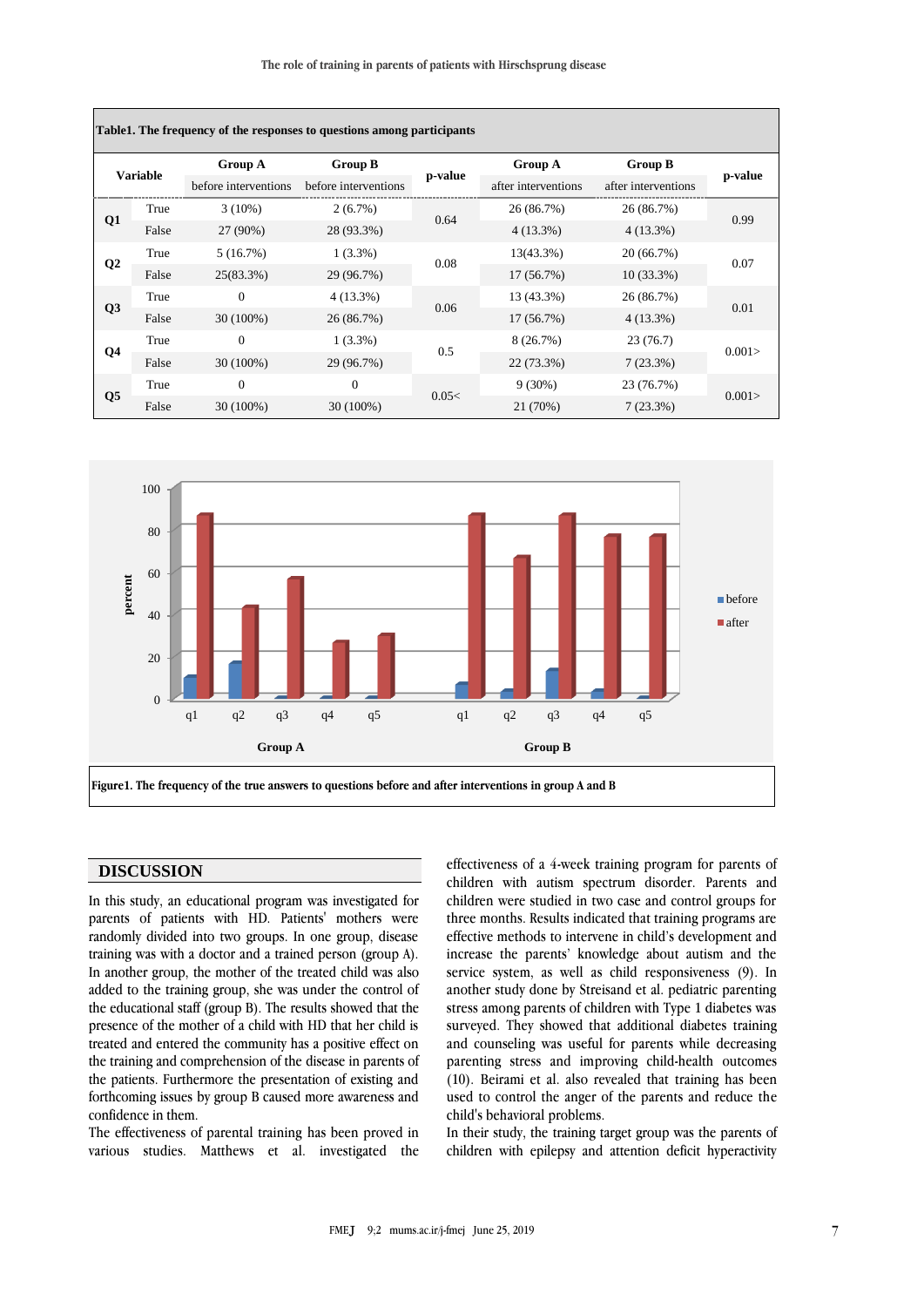

## disorder [\(11\)](file:///E:/Business/Graphic%20Design/مجله%20FMEJ/9,2/مطالب/2/Ghaderifar%20-%20Copy.docx%23_ENREF_11).

These studies used conventional training methods but in our study, a new educational method has been used in addition to the usual educational methods. That is scientific training with slang by trained mother. To the best knowledge of the present researchers there wasn't any study using this method. The findings indicated that this educational method is much more comprehensible. As group B gave more accurate answers to questions than group A, they were also more satisfied with training.

In the present study, 53.3% in group A and 93.3% in group B had complete satisfaction with training.

The majority of provided training to parents has focused on children's behavioral disorders [\(1,](file:///E:/Business/Graphic%20Design/مجله%20FMEJ/9,2/مطالب/2/Ghaderifar%20-%20Copy.docx%23_ENREF_1) [2,](file:///E:/Business/Graphic%20Design/مجله%20FMEJ/9,2/مطالب/2/Ghaderifar%20-%20Copy.docx%23_ENREF_2) [9,](file:///E:/Business/Graphic%20Design/مجله%20FMEJ/9,2/مطالب/2/Ghaderifar%20-%20Copy.docx%23_ENREF_9) [11-14\)](file:///E:/Business/Graphic%20Design/مجله%20FMEJ/9,2/مطالب/2/Ghaderifar%20-%20Copy.docx%23_ENREF_11). And pediatric clinical training was not found by reviewing the published articles. One of the diseases that usually occur during childhood is digestive system diseases. Early recognition, treatments at the appropriate age and parent support and training are necessary to minimize both short and long-term physical and psychological complications [\(15\)](file:///E:/Business/Graphic%20Design/مجله%20FMEJ/9,2/مطالب/2/Ghaderifar%20-%20Copy.docx%23_ENREF_15). HD is a congenital disorder that is usually diagnosed in the neonate period. Precise decision making and parenting training in infancy is very important [\(16\)](file:///E:/Business/Graphic%20Design/مجله%20FMEJ/9,2/مطالب/2/Ghaderifar%20-%20Copy.docx%23_ENREF_16). The treatment of the disease beginning in the neonatal period with colostomy insertion brings many problems for parents. Then, surgical treatment and ultimately closure of the colostomy was done during the infancy period. Child with HD is undergoing surgical procedures at three stages. Each of surgical procedures has a lot of difficulties for parents. These children need care,

attention and referral to the doctor for many years.

The limitations of this study included the need of an informed mother who is willing to cooperate. There was also a need of a place for parent training.

In conclusion, results revealed that the involvement of parents in their child treatment and exposing them to the educational group in chronic diseases such as HD, have a positive effect on trusting in treatment and more awareness in understanding the issues and problems. In fact, it is more understandable to explain the problems and scientific solutions in slang for the community. Using of this educational method in the treatment of the chronic and acute diseases is suggested.

#### **Ethical considerations**

Ethical issues (Including plagiarism, informed consent, misconduct, data fabrication and/or falsification, double publication and/or submission, redundancy, etc.) have been completely observed by the authors.

### **ACKNOWLEDGMENTS**

The authors would like to thank from Mashhad University of Medical Sciences (MUMS) and also Dr. Sheikh and Akbar Pediatric Hospital for their cooperation.

**Financial Support:** The present study was financially supported by Mashhad University of Medical Sciences with code number: 980126.

**Conflict of interest:** None declared.

#### **REFERENCES**

<span id="page-3-0"></span>1. Alizade H. Developing a parent education program for families with children with attention deficit disorder and Its effect on the reduction of symptoms and family functioning. Psycology of Exceptional Individuals 2012;2(7):43-70. Persian. 2. Farley SE, Adams JS, Lutton ME,

<span id="page-3-1"></span>Scoville C. What are effective treatments for oppositional and defiant behaviors in preadolescents? Clinical Inquiries 2005 (MU). 2005.

<span id="page-3-2"></span>3. Manzome S, Khanzade h, Shakernia I. The Impact of stress management training on improving the quality of life of mothers of children with leukemia. Journal of Guilan<br>University of Medical Sciences. Sciences. 2015;25(97):79-88. Persian.

<span id="page-3-3"></span>4. Hunter ML, Blake S, Simmons C, Thompson J, Derouin A. Implementing a parent education program in the Special Care Nursery. J Pediatr Health Care. 2019; 33(2):131-37.

<span id="page-3-4"></span>5. de Lorijn F, Kremer LC, Reitsma JB, Benninga MJJopg, nutrition. Diagnostic tests in Hirschsprung disease: a systematic Gastroenterol Nutr.2006;42(5):496-505.

<span id="page-3-5"></span>6. Nour S, Beck J, Stringer MD. Colostomy complications in infants and children. Ann R Coll Surg Engl. 1996;78(6):526-30.<br>7 Ke J Zhu Y Miao X The ac

<span id="page-3-6"></span>7. Ke J, Zhu Y, Miao X. The advances of genetics research on Hirschsprung's disease. Pediatr Investig 2018;2(3):189-95.